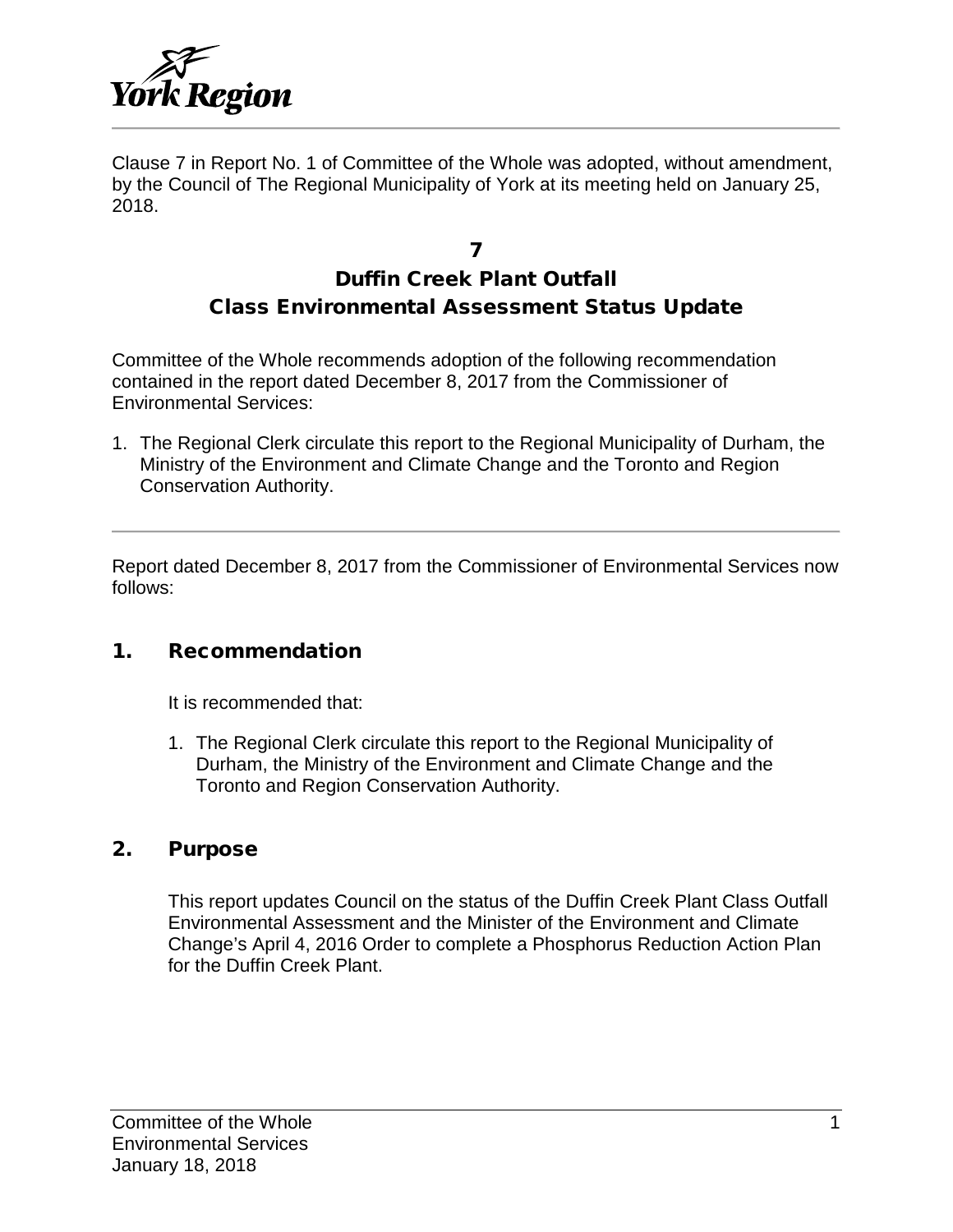# 3. Background

# Duffin Creek Plant has been successfully expanded to accommodate future growth

In 2006, York Region and Durham Region completed a Stage 3 Class Environmental Assessment to increase the capacity of the Duffin Creek Plant from 420 megalitres per day to 630 megalitres per day. The expansion was undertaken to accommodate planned growth in both communities to 2031 and beyond. In 2007, the Ministry of the Environment and Climate Change (the Ministry) approved the Environmental Assessment for the expansion of capacity at the Duffin Creek Plant to a total of 630 megalitres per day.

The Ministry's approval of the expansion also included a condition that the Duffin Creek Plant liquid rated capacity be limited to 520 megalitres per day until such time as the Regions completed a Class Environmental Assessment to address the hydraulic limitations in the plant outfall. The Ministry requires that outfalls operate with sufficient hydraulic capacity to achieve a mixing ratio of 20 to 1 with the surrounding lake water. Over \$850 million has been invested to expand the plant to its current treatment capacity and a Class Environmental Assessment to address the hydraulic capacity in the outfall began in 2010.

# In 2013, York and Durham Regions jointly completed a Class Environmental Assessment study on the Duffin Creek Plant outfall

York and Durham Regions jointly completed a Class Environmental Assessment study to identify a preferred solution to address capacity limitations in the existing Duffin Creek Plant outfall. The Environmental Assessment was filed for public review on November 19, 2013. The Environmental Assessment determined the following recommended solution to use the full 630 megalitres per day of plantrated liquid capacity that has already been built and approved:

- Modify the existing outfall diffusers with variable port technology to achieve a 20 to 1 mixing ratio
- Optimize the operation of the existing Duffin Creek Plant (Stages 1, 2 and 3) to achieve optimal total phosphorus removal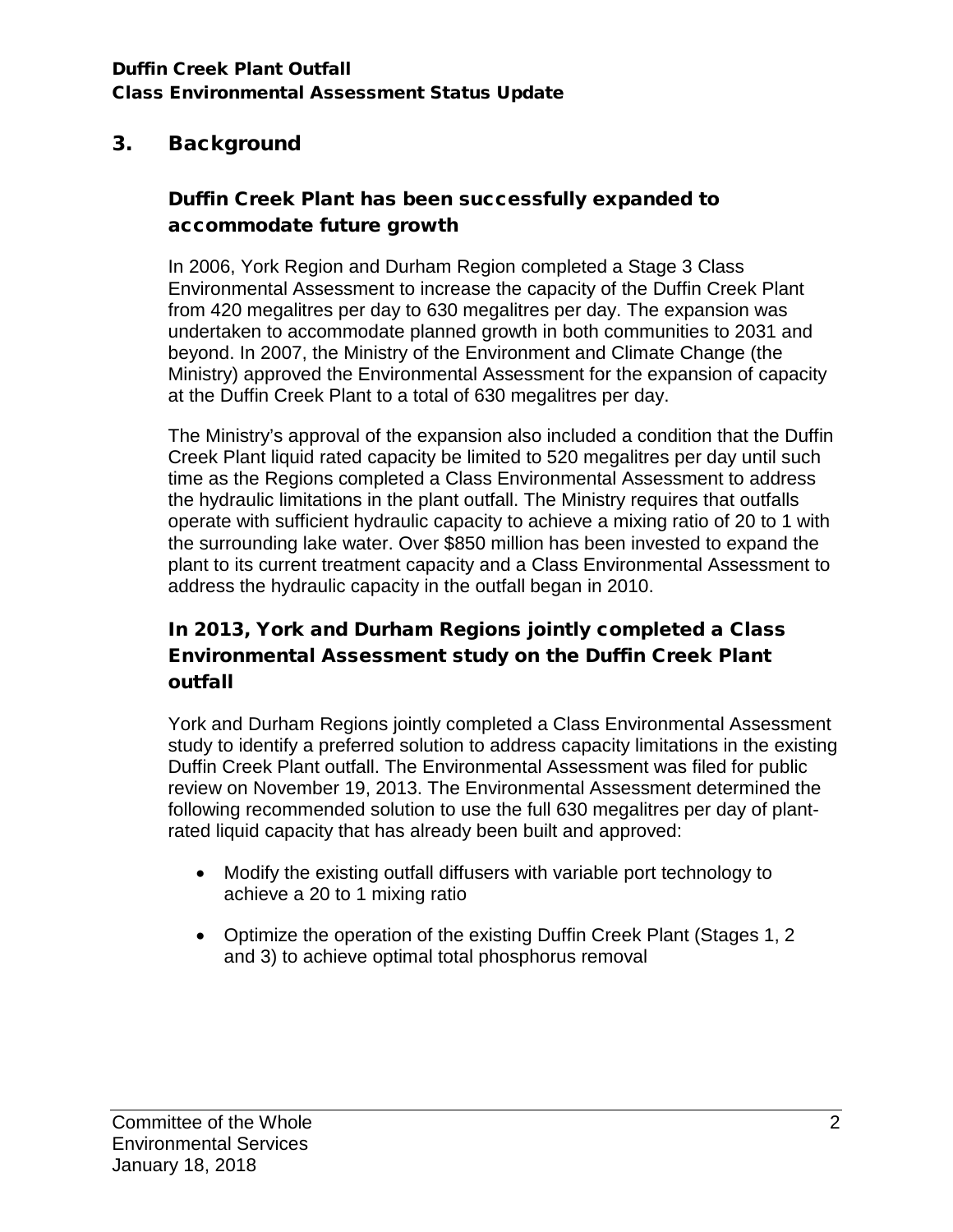## Part II Order Requests allege Duffin Creek Plant is the primary cause of algae growth

The *Environmental Assessment Act* provides opponents of a Class Environmental Assessment process the opportunity to request a Part II Order for the Regions to undertake an Individual Environmental Assessment. There were 90 responses sent to the Minister of which 75 were Part II Order Requests. The most notable requests were from the Town of Ajax, Lake Ontario Waterkeeper, Pickering and Ajax Citizens Together to Protect Our Water (PACT POW) and Environmental Defence alleging that the Duffin Creek Plant is responsible for a resurgence of algae (*Cladophora*) growth, odour problems and loss of waterfront enjoyment along the Ajax waterfront.

The Town of Ajax's Part II Order Requests made several misleading claims suggesting that the Duffin Creek Plant contributes as much as 85 per cent of the total phosphorus load to the nearshore water adjacent to the Ajax waterfront. Further, the town claimed that the loading from the Duffin Creek Plant will triple as the influent increases to 630 megalitres per day. Many of the remaining Part II Order Requests were a duplication of these issues, which PACT POW organized with the use of a form letter to the Minister. A detailed response was provided to the Ministry and public to correct these statements and other misleading information contained in the Part II Order submissions.

# Duffin Creek Plant is a relatively minor contributor of phosphorus to Lake Ontario

The Regions' response included credible third-party references that the Duffin Creek Plant is a minor contributor of total phosphorus to the Ajax/Pickering nearshore water (approximately 16 per cent) and the recent amount of soluble phosphorus discharging to the lake will be approximately 3.5 times lower when compared to historic limits. These significant reductions in phosphorus loading are directly linked to new facilities installed as part of the Duffin Creek Plant Stage 3 upgrades. The Minister has advised they are continuing to review the Regions' September 30, 2014 response as part of the information required for making a decision on the Part II Order Requests.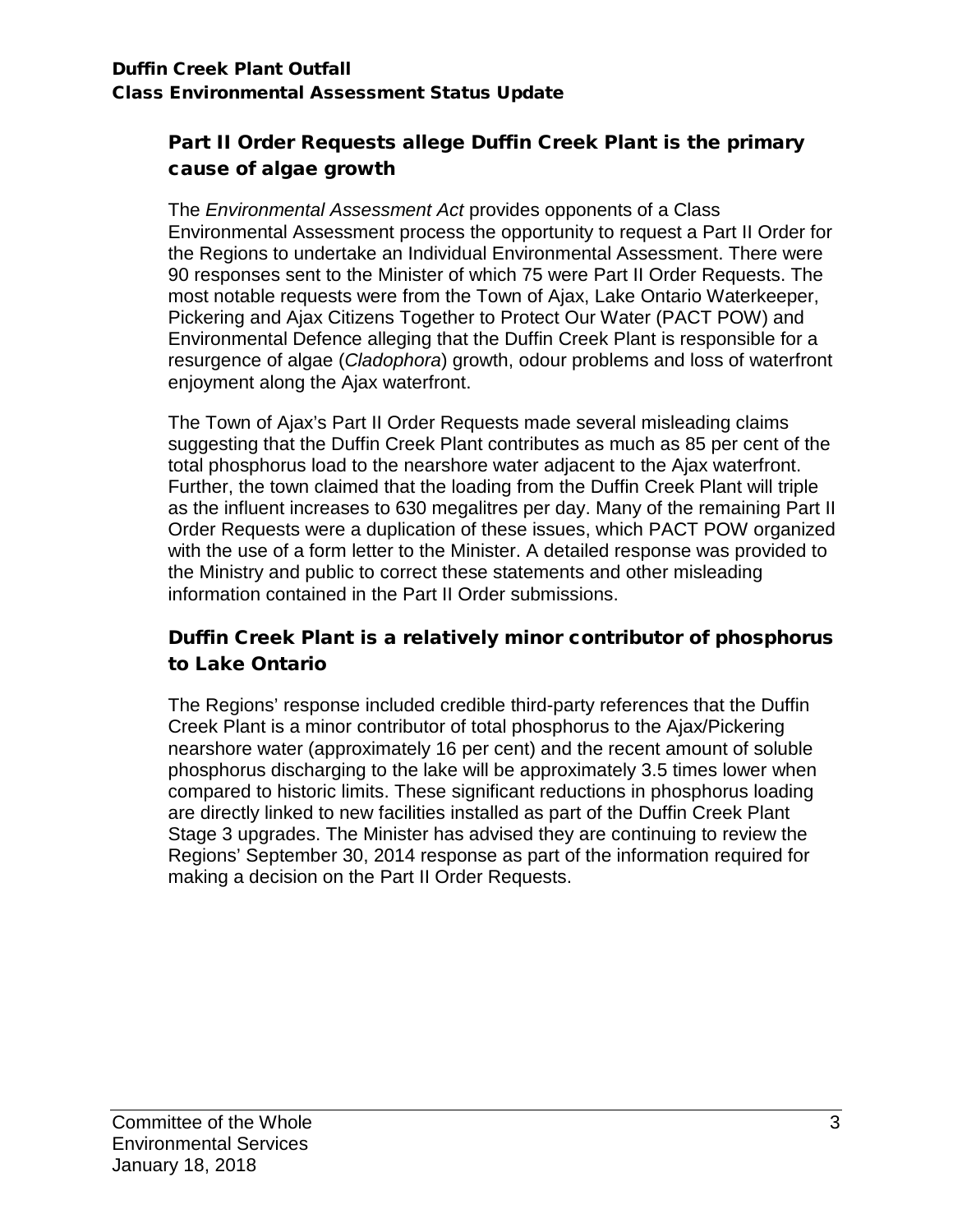## Lake scientists are focusing on the proliferation of mussels and surface runoff as the major cause of algae resurgence in the Great Lakes

Most experts agree that the resurgence of algae (*Cladophora*) over the past decade is a lake-wide problem linked to many factors including the presence of dreissenid mussels, increased sunlight penetration caused by the filtering action of mussels, warmer lake water temperatures and available food supply from a variety of phosphorus sources entering the lake.

Most studies are concluding that surface runoff from rivers, streams and storm sewers are the major contributor of phosphorus to the lake. This is consistent with the recent Environmental Commissioner of Ontario's October 2017 report "Good Choices, Bad Choices" that notes wastewater treatment plants as a minor contributor to phosphorus levels and identifies runoff from rural, agricultural and urban lands as the dominant source of phosphorus. Similar conclusions were reached in a 2012 article published in the *Journal of Great Lakes Research* that estimated the Niagara River, combined with other rivers and tributaries from the State of New York and Ontario, accounts for approximately 90 per cent of the phosphorus entering Lake Ontario (see Figure 1 below).



#### Committee of the Whole 4 and 200 km and 200 km and 200 km and 200 km and 30 km and 4 and 4 and 4 and 4 and 4 and 4 and 4 and 4 and 4 and 4 and 4 and 4 and 4 and 4 and 4 and 4 and 4 and 4 and 4 and 4 and 4 and 4 and 4 and 4 Environmental Services January 18, 2018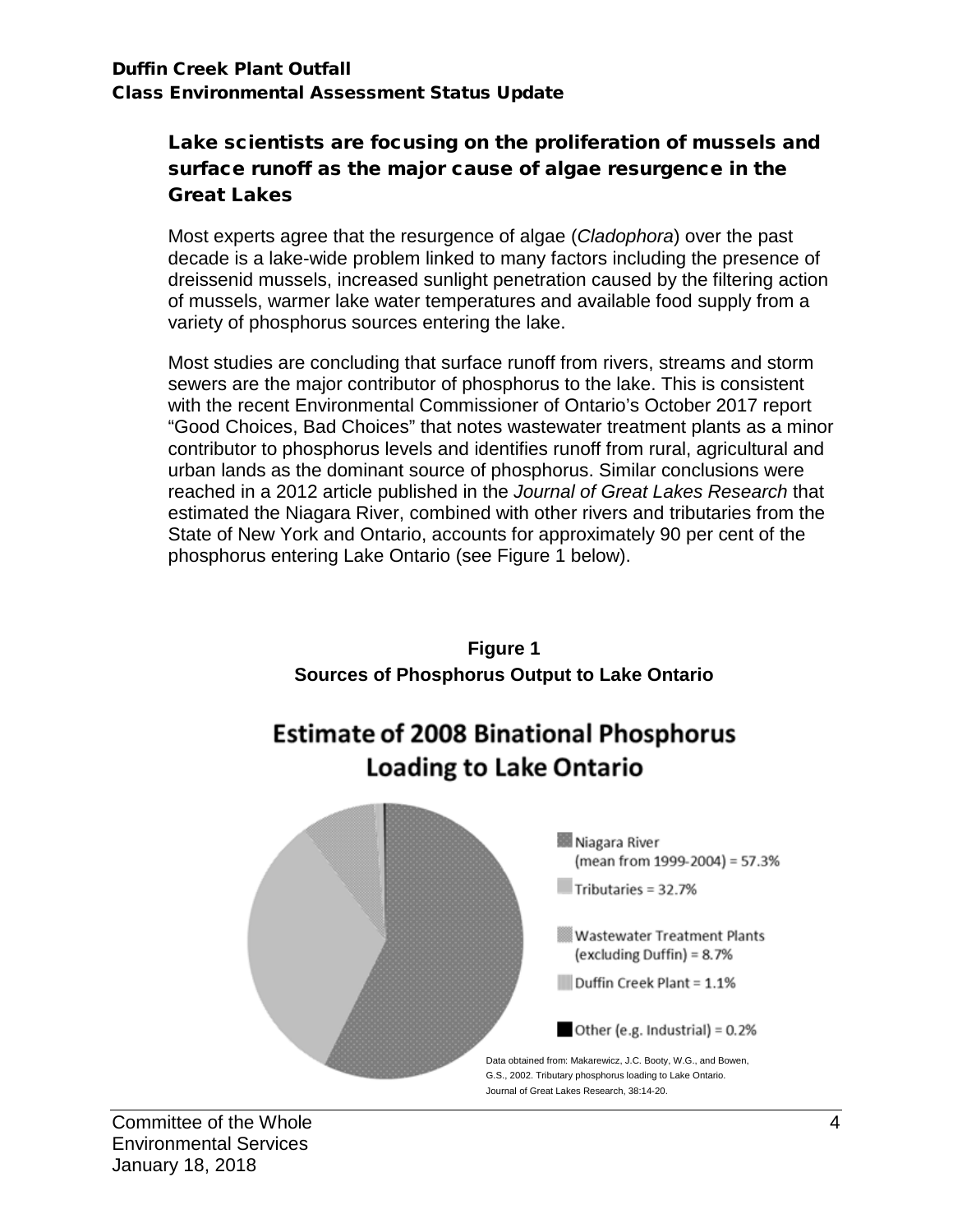## Lake Erie and Lake Ontario studies found that wastewater treatment plants contribute only 10 per cent of the phosphorus load

The 49 Ontario and United States wastewater treatment plants discharging to Lake Ontario are estimated to contribute only 10 per cent of the total phosphorus load with the remaining 90 per cent coming from rivers, tributaries and other sources such as storm sewers and air deposition. This finding is supported by a May 2017 Draft Action Plan for Lake Erie Phosphorus Reduction, which is a report prepared by a study team under Annex 4 of the Great Lakes Water Quality Agreement. This study estimated that 85 per cent of the phosphorus loading to Lake Erie originates from the agricultural sector and urban runoff. Only 10 to 15 per cent is attributed to all point sources. A phosphorus study is planned for Lake Ontario in the future and it is expected that similar results will be determined.

A study completed by University of Waterloo in 2009 on the Ajax/Pickering section of shoreline concluded that even without the Duffin Creek Plant, *Cladophora* growth would still occur:

"Non-local and/or in-lake processes as key to development of nuisance Cladophora in the study area. Restriction of the dominant local sources would not eliminate (*Cladophora*) problems."

## The Ministry has acknowledged that the Duffin Creek Plant is not the primary cause of phosphorus loading

In 2006, the Minister of the Environment, also agreed with the scientific evidence provided at the time of the Stage 3 Plant expansion and noted:

"It is my understanding that there is no evidence to suggest that the Duffin Creek WPCP discharge is the primary cause, either directly or indirectly, of elevated phosphorus concentrations and E. coli presence observed at the Ajax waterfront"

The Duffin Creek Plant has an exemplary performance record with the lowest phosphorus limits of all large plants discharging to the open waters of Lake Ontario (see Figure 2). It is considered to be an environmental leader and unlike most other large plants, it has the capacity to treat all flows that occur during peak wet weather events without overflows or bypasses. The high quality of treatment provided by the Duffin Creek Plant has been verified by a 10-year detailed nearshore water quality sampling program undertaken by the Toronto and Region Conservation Authority.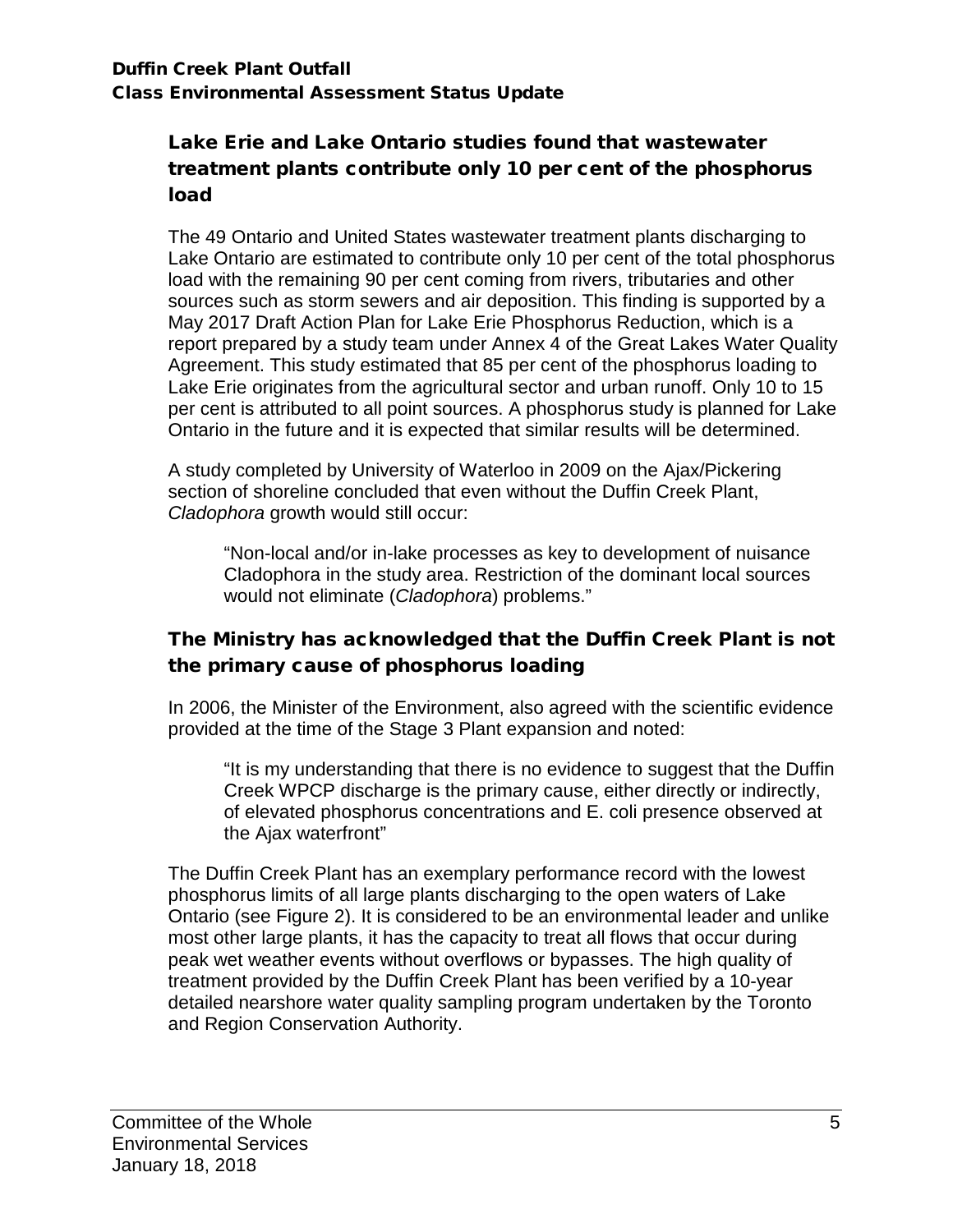

## **Figure 2 Phosphorus Output Level Comparison**

# The Minister issued an order to the Regions in 2016 for a Phosphorus Reduction Action Plan to be completed before a decision on the Part II Orders is issued

In order to make an informed decision on the Part II Order Requests, the Minister issued an order on April 4, 2016 for the Regions to undertake a Phosphorus Reduction Action Plan study to address the following key issues:

- A desktop optimization study of methods to reduce phosphorus effluent limits to the lowest achievable level.
- Assess operating implications including costs to achieve such reductions.
- Determine the feasibility of achieving a permanent (ongoing) annual average total phosphorus concentration of 0.35 milligrams per litre and a total phosphorus load of 190 kilograms per day annual average.
- Meet with Ministry staff throughout the Phosphorus Reduction Action Plan study and post the results of the study for a 45-day public review period.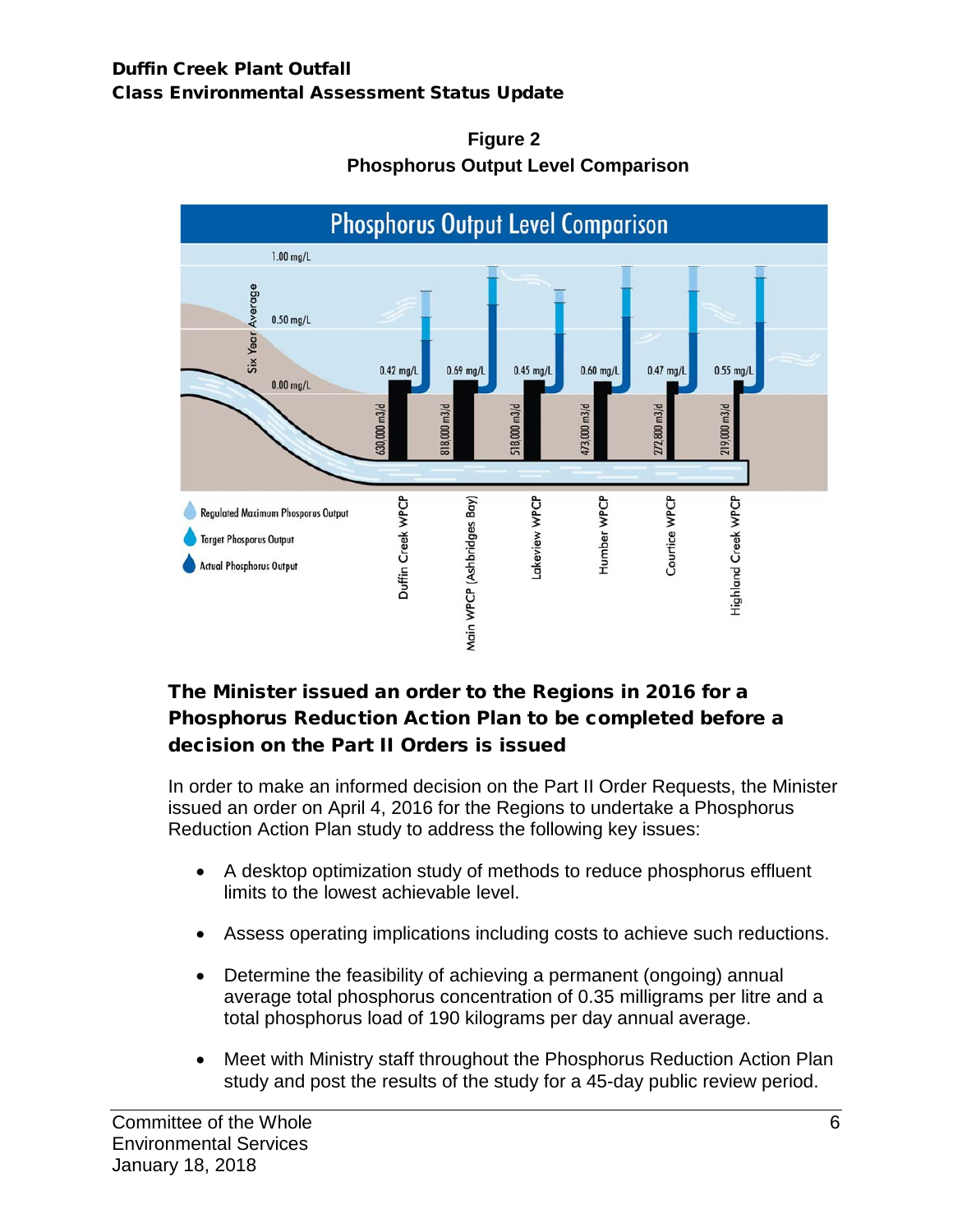# Durham Region Council requested collaboration with the Town of Ajax on the Phosphorus Reduction Action Plan study

Durham Region Council, at its meeting of June 8, 2016, adopted a motion by the Mayor of Ajax to engage the Town of Ajax in the Phosphorus Reduction Action Plan study process. Work began on the Phosphorus Reduction Action Plan study in June, 2016. The Ministry granted an extension on the completion date of the Phosphorus Reduction Action Plan study to March 31, 2018 to accommodate the additional consultation process with the Town of Ajax.

# Phosphorus Reduction Action Plan study will be filed for a 45-day review period commencing January 8, 2018

Eight meetings have been held with Town of Ajax staff and their consultants. The collaboration has been constructive and technical issues concerning the plant optimization and tertiary treatment options have generally been resolved. There are, however, major differences of opinion concerning the town's claim that the Duffin Creek Plant is the principal cause for the resurgence of *Cladophora* growth impacting the Ajax shoreline. The areas of consensus and areas where the town and Regions differ will be recorded as part of the Phosphorus Reduction Action Plan Study Report. Town staff has advised that they will be reporting to their council on the outcome of the Phosphorus Reduction Action Plan study during the 45-day public review period expected to commence the week of January 8, 2018.

# 4. Analysis and Implications

# Leading experts in phosphorus removal strategies were assembled to complete the Phosphorus Reduction Action Plan study

The Regions retained a team of leading experts with international expertise to evaluate optimization strategies and tertiary treatment technologies to determine achievable phosphorus reductions in the plant's discharge. The Phosphorus Reduction Action Plan study was undertaken using a proven wastewater process model calibrated to represent specific process conditions at the Duffin Creek Plant under varying flow conditions up to the 630 megalitres-per-day plant capacity limit. The modelling scenarios and the type of model used were reviewed by the Ministry of the Environment and Climate Change and Ajax and were found to be acceptable.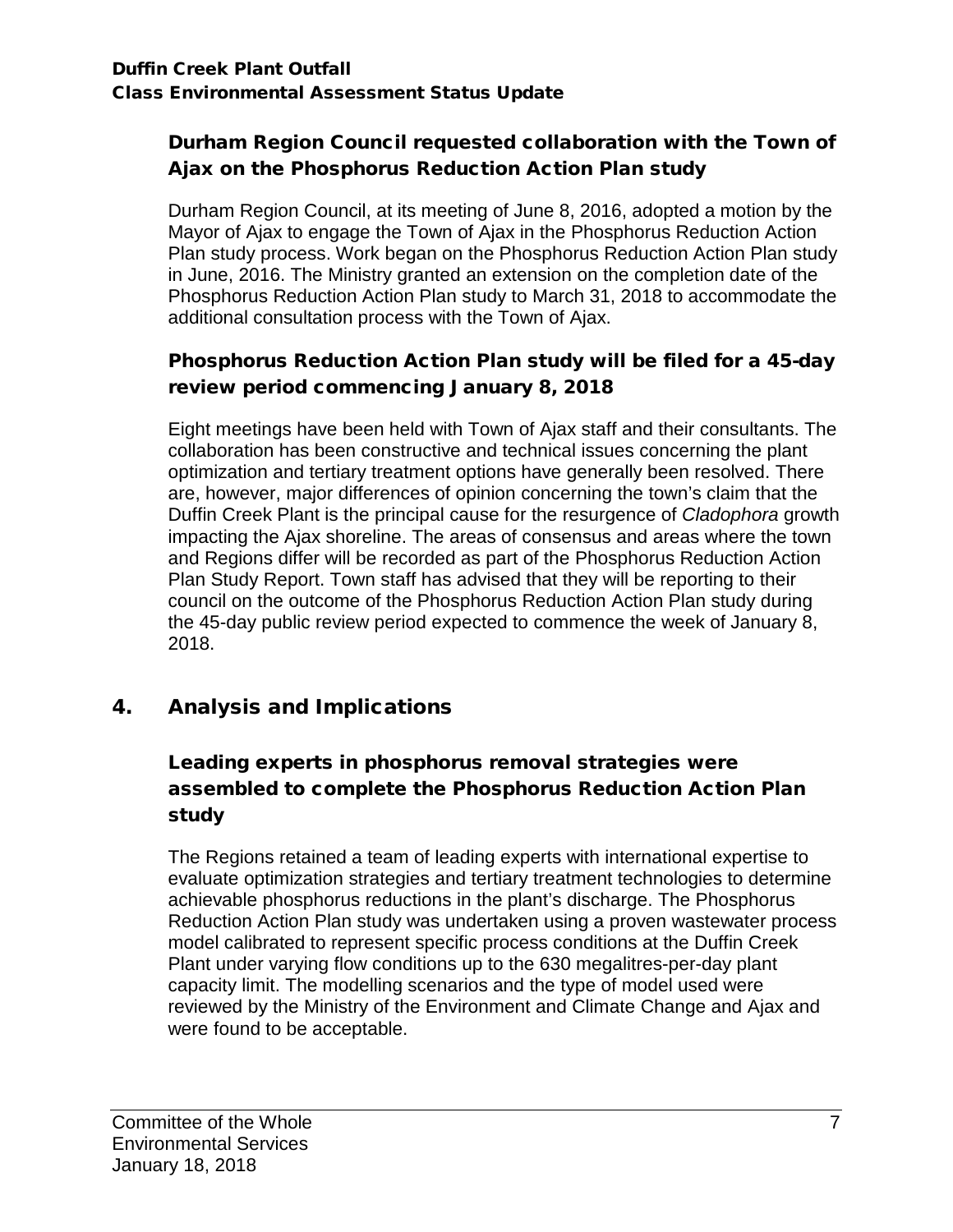Areas of the plant were isolated as test sections to analyze various chemicals and dosing rates to achieve the best combinations for optimal phosphorus removal. Flow rates and operating conditions in these test sections were varied to simulate long-term plant operating conditions typical of the remaining life of the plant.

## Plant field testing confirmed model predictions

Plant field test results provided a higher level of confidence in the model predictions and allowed a more appropriate assessment of risk due to stresses on plant performance that occur from unplanned events such as high, wetweather flows or equipment downtime. Plant testing was not required as part of the Phosphorus Reduction Action Plan study; however, the Ministry and Ajax have both agreed that plant field testing was a useful approach to confirm model predictions. Results of the plant field testing have been incorporated into the Phosphorus Reduction Action Plan.

# The Phosphorus Reduction Action Plan study confirmed plant process optimization can achieve lower phosphorus discharge at a reasonable cost and effort over tertiary treatment

The current Environmental Compliance Approval limits the plant total phosphorus discharge to an annual average of 311 kilograms per day at a peak plant flow of 630 megalitres per day. This current limit is lower than the 425 kilograms per day limit previously in effect. The current limit of 311 kilograms per day was applied as part of the approval of the Stage 3 Plant expansion. On average, 94 per cent of the phosphorus entering the plant is removed prior to treated water being discharged to the lake.

Options for phosphorus reduction were identified in the study and evaluated using the key factors of treatment effectiveness, implementation effort and cost. For all treatment alternatives, the study considered important factors such as the amount of greenhouse gas emissions generated, life-cycle costs, funding strategies and an assessment of operating risks associated with lower phosphorus discharge. A combined 25-year net present value capital and operating cost was used to compare the options. Results of the study found:

• The total phosphorus effluent target of 190 kilograms per day proposed in the Minister's April 2016 order can be achieved with plant optimization up to approximately the year 2034. Thereafter, the phosphorus loading would increase marginally to approximately 221 kilograms per day as peak influent flows reach 630 megalitres per day. These improvements can be achieved at an approximate \$40 million combined net present value capital and operating cost. Achieving these new levels represents about a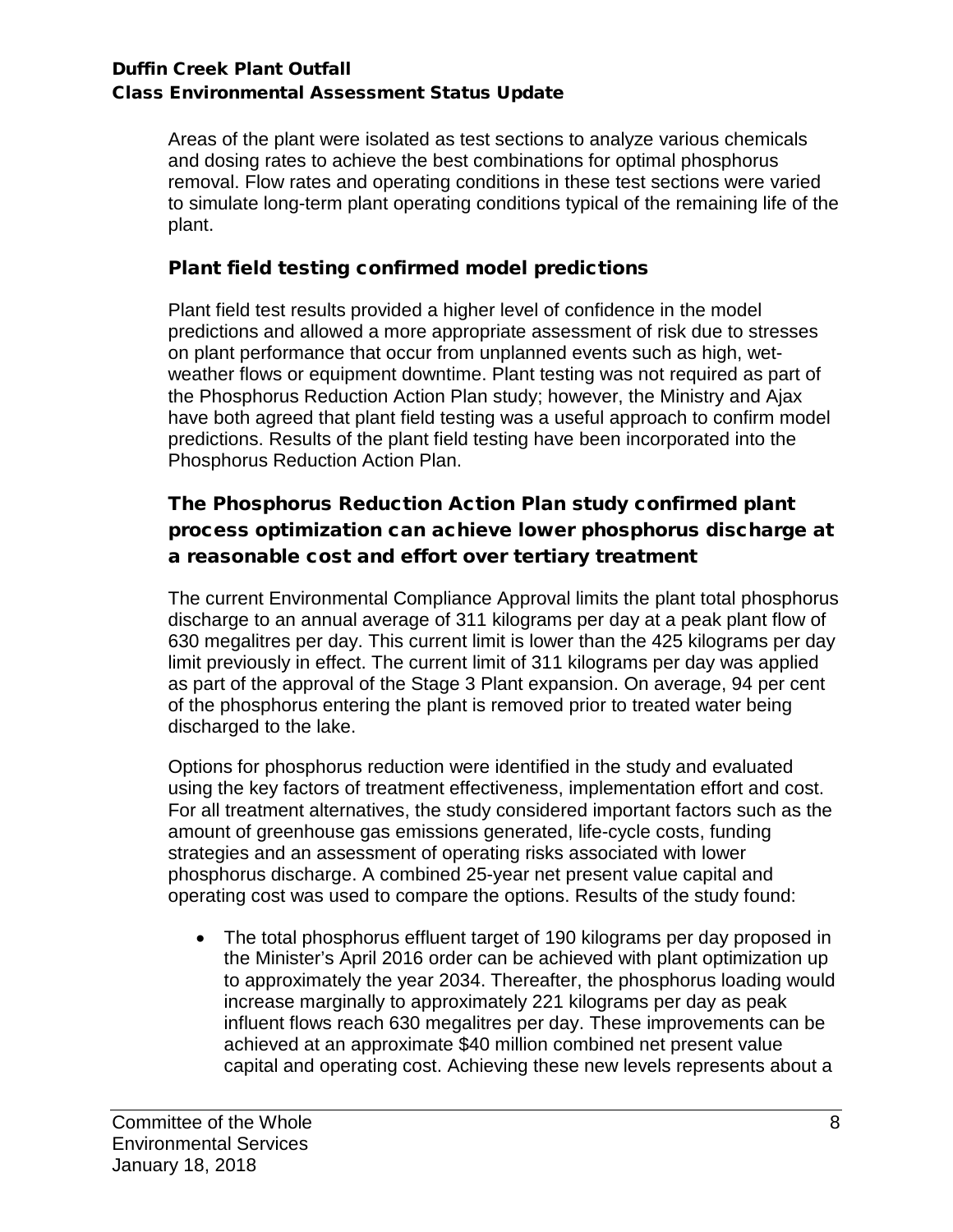50 per cent reduction from those permitted levels in effect prior to Stage 3 implementation.

- Tertiary treatment at the Duffin Creek Plant can reduce the annual phosphorus loading to the lake to approximately 61 kilograms per day. Alternative tertiary treatment technologies were considered with costs ranging from \$240 million to \$600 million combined net present value capital and operating cost.
- It is feasible to install and operate tertiary treatment during the *Cladophora* growing season (4.5 months) at a cost of approximately \$210 million combined net present value capital and operating cost.

Based on this assessment, tertiary treatment is not a reasonable solution to reduce phosphorus given the significant cost increase for no improvement to algae reduction in the lake. Broader lake-wide strategies relating to phosphorus reduction are required to create a significant impact on algae levels.

Ministry staff has advised that the Phosphorus Reduction Action Plan addresses the requirements of the Minister's April 14, 2016 order. A decision on the Phosphorus Reduction Action Plan and the Part II Order Requests will be made following submission of the final report and the outcome of the 45-day public review period.

# Implementing achievable phosphorus discharge levels from optimization study would be most stringent on Lake Ontario

The Phosphorus Reduction Action Plan and plant field testing was successful in identifying the optimal type of chemicals and dosing rates needed to achieve the lowest sustainable phosphorus reduction levels over the remaining life of the plant. Operational variances were simulated in the study for unforeseen occurrences associated with equipment malfunctions and extreme peak flow events from intense rainfall events. A detailed assessment of total phosphorus and soluble reactive phosphorus removal effectiveness was undertaken at each stage of treatment process using the expertise of the Regions' accredited laboratory. In all, analysis of over 12,000 samples supported treatment plant effectiveness under a range of operating conditions. The optimal solution for phosphorus removal has involved a rigorous statistical review of these test results including a peer review by leading wastewater experts.

Achievable levels for phosphorus discharge from the Duffin Creek Plant are described as follows: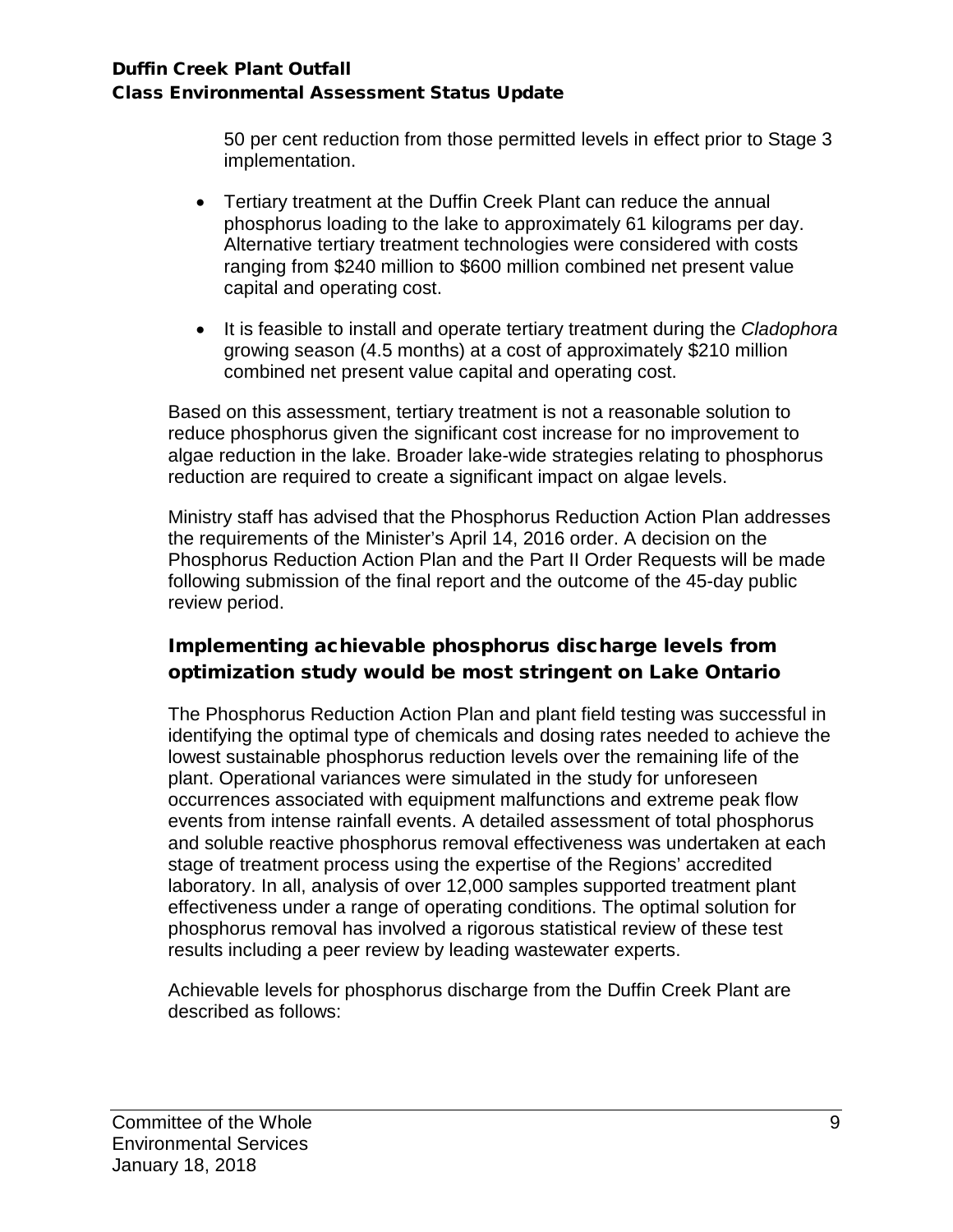- Achievable annual average effluent total phosphorus load of 221 kilograms per day. This is based on a design annual average flowrate of 630 megalitres per day.
- Achievable annual average effluent total phosphorus concentration of 0.45 milligrams per litre. This was determined to be a reasonable and achievable annual average discharge concentration based on the plant modelling and field study results. An annual average concentration of 0.35 milligrams per litre could be addressed as an operating objective.
- Achievable seasonal average (April 1 to August 31) effluent total phosphorus concentration of 0.35 milligrams per litre. This was determined to be a reasonable and achievable seasonal average discharge concentration based on the plant modelling and field study results. The seasonal period of April 1 to August 31 is the window in which *Cladophora* growth is most prevalent in Lake Ontario.

# Recommended action results in discharge quality meeting the most stringent open water discharge standards in the Great Lakes

The achievable concentrations and loadings are below the guidelines established by the *Great Lakes Water Quality Agreement* as well as below the proposed guidelines for wastewater treatment plants that discharge to Lake Erie (both are 0.5 milligrams per litre). Committing to a treated water discharge quality better than the objectives outlined by the *Great Lakes Water Quality Agreement* demonstrates the Regions' environmental stewardship. In addition, a seasonal total phosphorus discharge concentration during the *Cladophora* growth window demonstrates the Regions' commitment to reach an amenable solution with the Town of Ajax and their Phosphorus Reduction Action Plan study peer reviewers.

# Phosphorus Reduction Action Plan implementation comes with risks and benefits

Implementation of the recommended optimization solution identified in the Phosphorus Reduction Action Plan will provide additional phosphorus reduction. Risks associated with this recommended solution can be mitigated by a suitable time frame to implement required additional capital upgrades, changes to operating protocols and operator training.

• Based on the annual average flow projections for the Duffin Creek Plant, meeting the achievable effluent concentrations will result in a decrease of approximately 40 per cent in effluent total phosphorus loading over the next 25 years compared to meeting the plant's current Environmental Compliance Approval.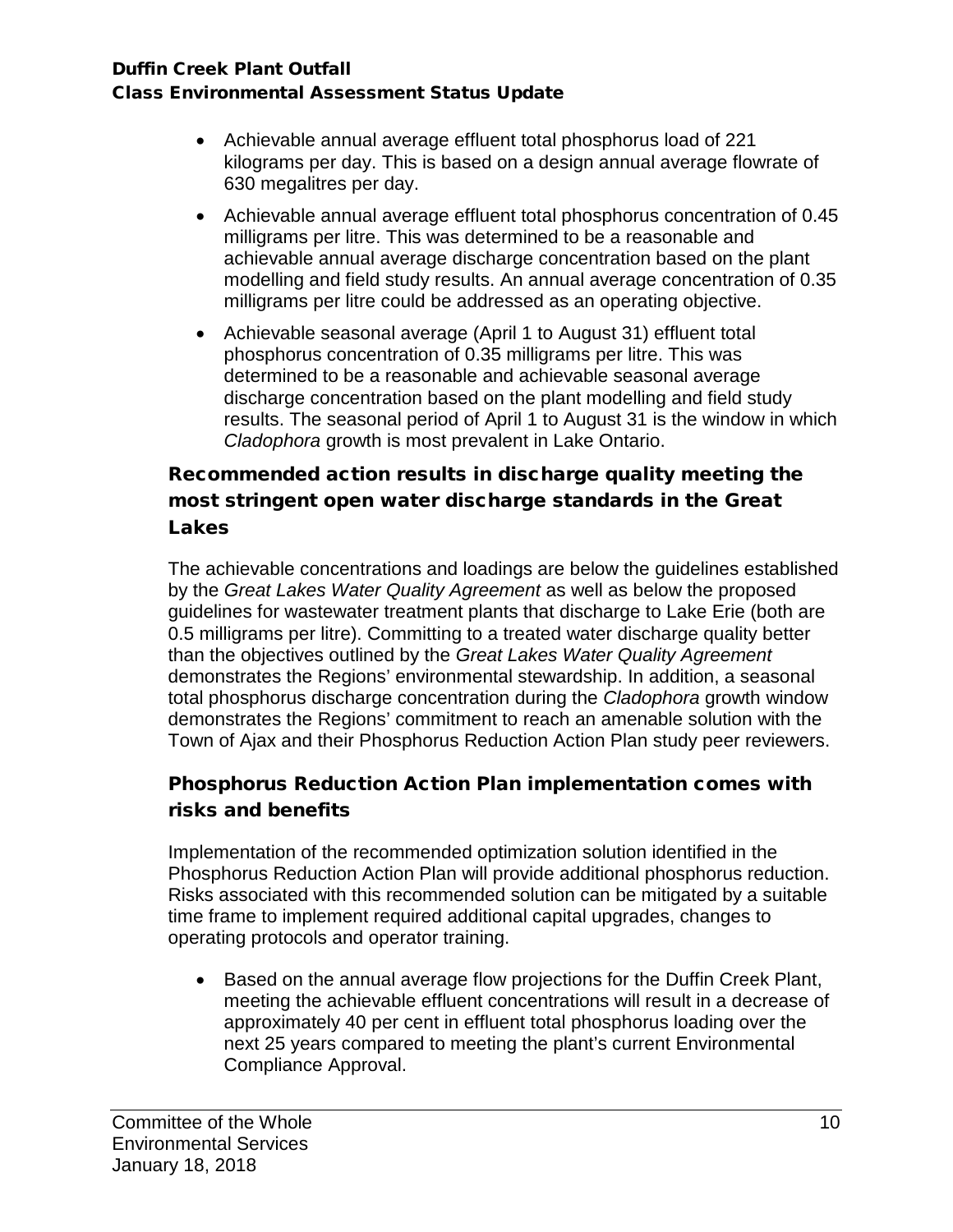- Lowering total phosphorus concentrations below the current Environmental Compliance Approval will reduce the plant's current operational flexibility and introduce operational challenges and risks when dealing with peak rainfall occurrences, equipment malfunctions and operational upsets all of which are events with a high probability for future occurrence. To mitigate these risks, an implementation plan will be developed with a three- to five-year time frame required to complete capital upgrades and provide the equipment, resources and training necessary to sustain the new total phosphorus levels over the remaining life of the plant.
- The achievable optimization solution can be operated with seasonally adjusted phosphorus discharge values to address concerns raised by the Town of Ajax.
- The plant's greenhouse gas emissions remain virtually unchanged with the optimized solution, whereas considerable new energy consumption would be required for each of the tertiary treatment solutions due to the need for additional pumping equipment. The optimization solution will support the projected water and wastewater process emissions identified in York Region's Energy Conservation and Demand Management Plan (2016).
- The recommended optimization solution aligns with the Environmental Commissioner of Ontario's comments in the *2016/2017 Annual Energy Conservation Progress Report* that "Good public policy would focus on the cheapest available phosphorus reductions, not the most expensive ones. The province does our lakes no favours when it forces municipalities to increase their greenhouse gas emissions, which contribute to the warming that will harm those very lakes."
- The annual and seasonal phosphorus concentrations from the Phosphorus Reduction Action Plan study are lower than the 0.5 milligrams per litre phosphorus loading targets identified in the *Draft Action Plan for Lake Erie Phosphorus Reduction* and lower than the target phosphorus limits identified in the *Great Lakes Water Quality Agreement*. This supports the Region's role as environmental leaders in wastewater treatment in all of Ontario.

The expected decision on the Outfall Class Environmental Assessment and Part II Orders will provide wastewater treatment capacity to 2031 and beyond.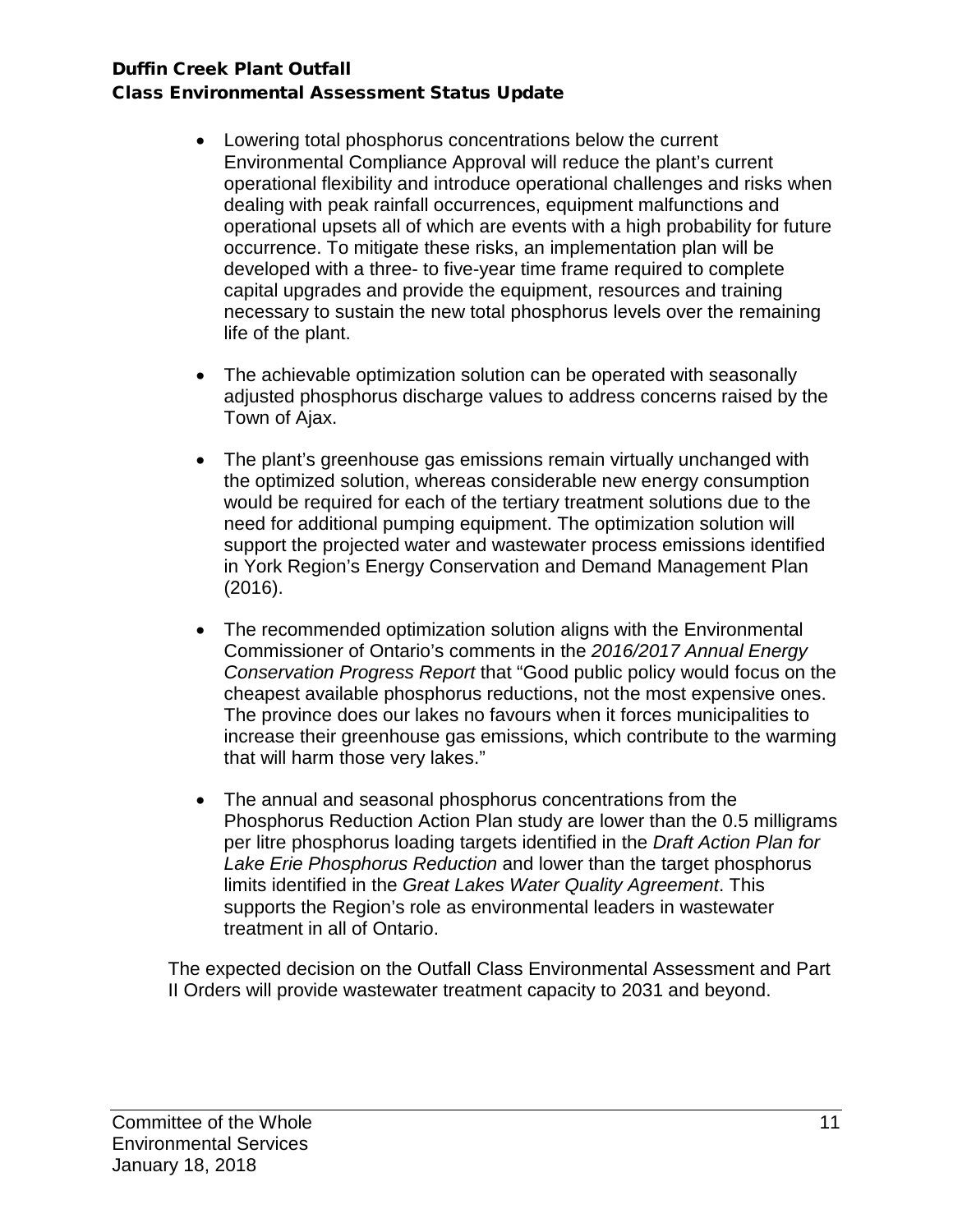## The Duffin Creek Plant Outfall Environmental Assessment supports York Region's long-term priorities

York Region supports growth as demonstrated through critical planning documents including *York Region Official Plan 2010*. A favourable decision on the Duffin Creek Plant Outfall Class Environmental Assessment would also support the *2006 Growth Plan for the Greater Golden Horseshoe*, including the growth targets for the Town of Ajax and City of Pickering as approved in the *2006 Durham Region Official Plan*. The Outfall Class Environmental Assessment supports the Region's Strategic Plan in the following strategy priority areas:

- Strengthen the Region's economy by fostering an environment that attracts, grows and maintains business
- Support community health and well-being by increasing the range of available and affordable housing
- Manage environmentally sustainable growth by optimizing critical infrastructure systems and capacity

The Outfall Environmental Assessment supports York Region's long-term *Vision 2051* goals by helping residents to live sustainably and supporting a resilient natural environment and agricultural system as well as supporting appropriate housing for all ages and stages.

# 5. Financial Considerations

# Plant optimization upgrades are included in the current approved capital plan and new treatment process can be accommodated in operating budgets

The plant optimization upgrades are captured in the current approved 10 Year Capital Plan. Future annual operating budgets could accommodate funding for costs associated with the new chemicals and resources needed for optimized treatment processes. The 2018 10 Year Capital Plan also includes an allowance for the potential rollout of a reasonable range of conditions of approval that may be issued as part of the Minister's decision. The optimization solution would require no change to the current projected wastewater rates planned for both Regions. Conversely, tertiary treatment has not been planned for and could potentially incur an additional expenditure ranging from \$240 million to \$600 million depending upon the specific treatment technology used. Tertiary treatment is not recommended based on the analysis in this report and the little benefit it would bring to Lake Ontario.